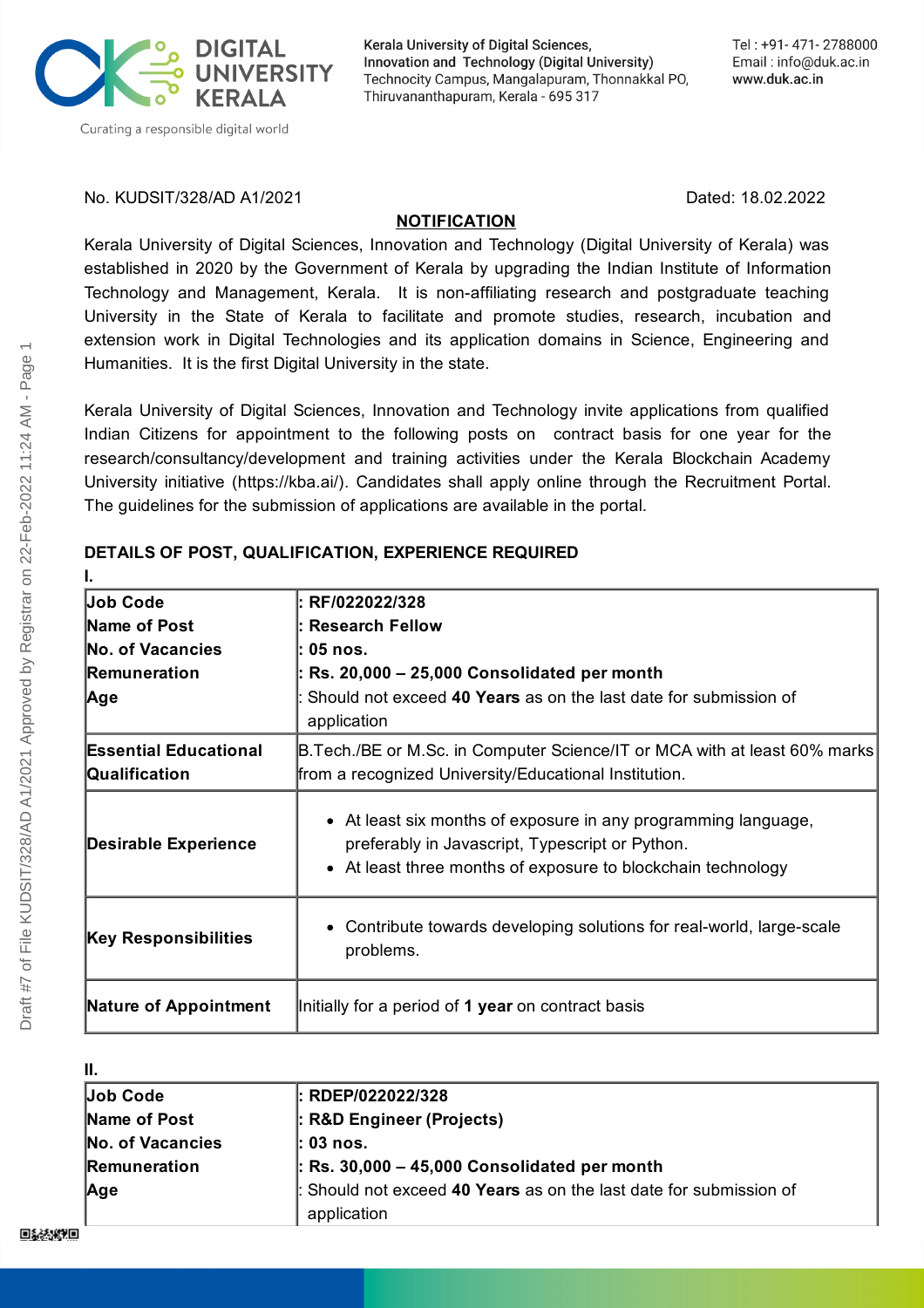| <b>Essential Educational</b><br>Qualification                       | • B. Tech./BE or M.Sc. in Computer Science/IT or MCA with at least 60%<br>marks from a recognized University/Educational Institution.<br>• At least one year of experience in any programming language,<br>preferably in Javascript, Typescript or Python.       |
|---------------------------------------------------------------------|------------------------------------------------------------------------------------------------------------------------------------------------------------------------------------------------------------------------------------------------------------------|
| <b>Desirable Experience</b>                                         | At least three months of exposure to blockchain technology                                                                                                                                                                                                       |
| <b>Key Responsibilities</b>                                         | Contribute towards developing solutions for real-world, large-scale problems.                                                                                                                                                                                    |
| <b>Nature of Appointment</b>                                        | Initially for a period of 1 year on contract basis                                                                                                                                                                                                               |
| III.                                                                |                                                                                                                                                                                                                                                                  |
| <b>Job Code</b><br>Name of Post                                     | RDET/022022/328<br>: R&D Engineer (Training)                                                                                                                                                                                                                     |
| <b>No. of Vacancies</b>                                             | : 03 nos.                                                                                                                                                                                                                                                        |
| Remuneration<br>∣Age                                                | : Rs. 30,000 - 45,000 Consolidated per month<br>Should not exceed 40 Years as on the last date for submission of<br>application                                                                                                                                  |
| <b>Essential Educational</b><br>Qualification                       | B. Tech./BE or M.Sc. in Computer Science/IT or MCA with at least 60%<br>$\bullet$<br>marks from a recognized University/Educational Institution.<br>At least one year of experience in handling training/teaching sessions<br>$\bullet$<br>in industry/academia. |
| <b>Desirable Experience</b>                                         | • At least six months of exposure to any programming language,<br>preferably in Javascript or Python.<br>At least three months of exposure to blockchain technology<br>$\bullet$                                                                                 |
| <b>Key Responsibilities</b>                                         | Development of course materials and delivering training sessions.                                                                                                                                                                                                |
| <b>Nature of Appointment</b>                                        | Initially for a period of 1 year on contract basis                                                                                                                                                                                                               |
| IV.                                                                 |                                                                                                                                                                                                                                                                  |
| <b>Job Code</b><br>Name of Post<br>No. of Vacancies<br>Remuneration | : RDEMA/022022/328<br>: R&D Engineer (Mobile Application Development)<br>02 nos.<br>$:$ Rs. 30,000 $-$ 45,000 Consolidated per month                                                                                                                             |
| ∣Age                                                                | Should not exceed 40 Years as on the last date for submission of<br>application                                                                                                                                                                                  |
| <b>Essential Educational</b><br>Qualification                       | B. Tech./BE or M.Sc. in Computer Science/IT or MCA with at least 60%<br>$\bullet$<br>marks from a recognized University/Educational Institution.<br>At least one year of experience in Android/iOS development.                                                  |
| <b>Desirable Experience</b>                                         | At least six months of exposure to the production-grade mobile application.                                                                                                                                                                                      |
| <b>Key Responsibilities</b>                                         | Development of mobile applications for internal projects.                                                                                                                                                                                                        |
| <b>Nature of Appointment</b>                                        | Initially for a period of 1 year on contract basis                                                                                                                                                                                                               |

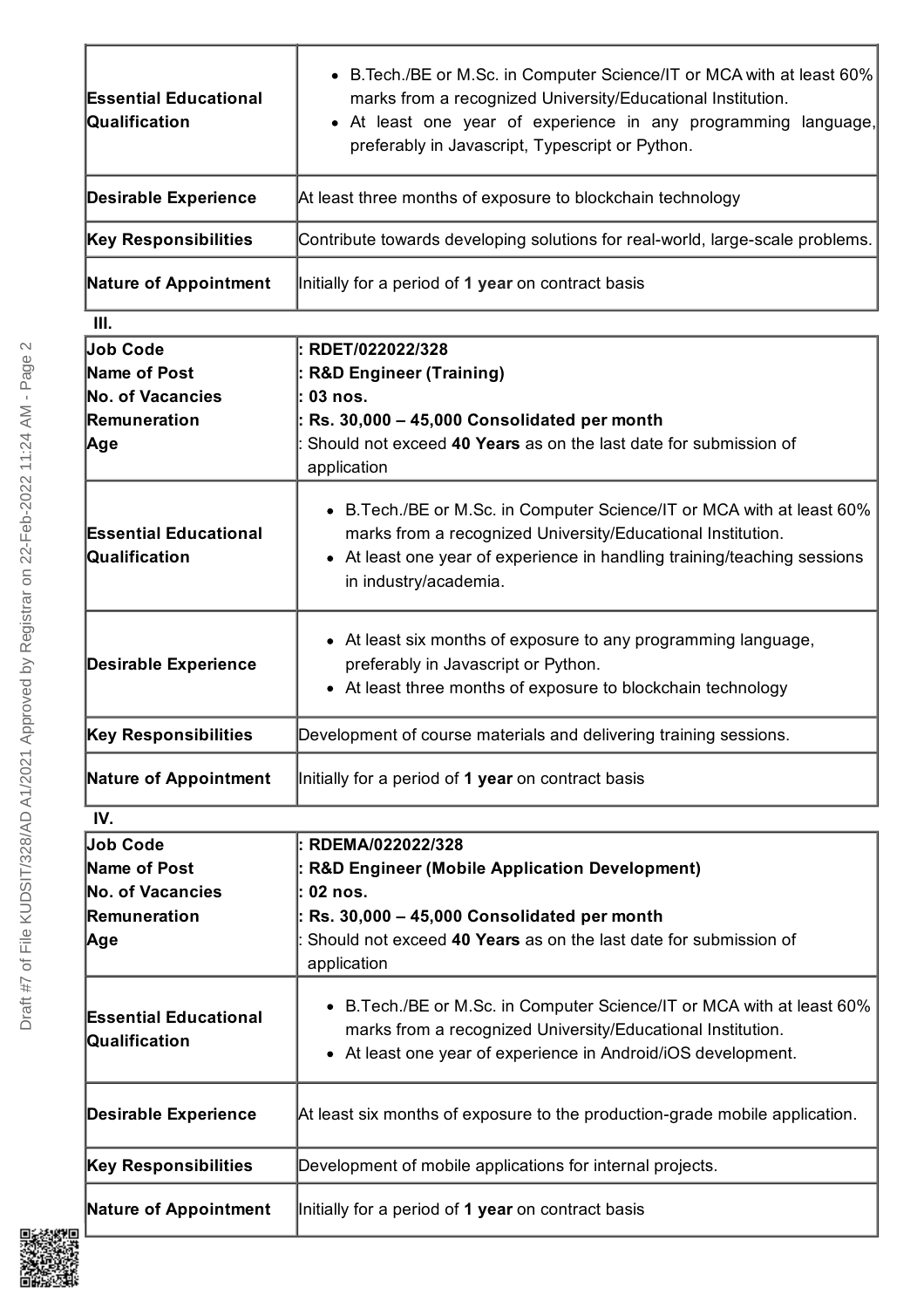| V.                                            |                                                                                                                                                                                                                                                                         |
|-----------------------------------------------|-------------------------------------------------------------------------------------------------------------------------------------------------------------------------------------------------------------------------------------------------------------------------|
| Job Code                                      | RDEBD/022022/328                                                                                                                                                                                                                                                        |
| Name of Post                                  | <b>R&amp;D Engineer (Back-end Developer)</b>                                                                                                                                                                                                                            |
| No. of Vacancies                              | 02 nos.                                                                                                                                                                                                                                                                 |
| Remuneration                                  | Rs. 30,000 - 45,000 Consolidated per month                                                                                                                                                                                                                              |
| Age                                           | Should not exceed 40 Years as on the last date for submission of                                                                                                                                                                                                        |
|                                               | application                                                                                                                                                                                                                                                             |
| <b>Essential Educational</b><br>Qualification | • B. Tech./BE or M. Sc. in Computer Science/IT or MCA with at least 60%<br>marks from a recognized University/Educational Institution.<br>At least one year of experience in working with back-end development                                                          |
|                                               | in production environments including cloud.                                                                                                                                                                                                                             |
|                                               | Experience in one or more of the below technologies/frameworks                                                                                                                                                                                                          |
| <b>Desirable Experience</b>                   | Experience in or familiarity with the below tools and technologies                                                                                                                                                                                                      |
|                                               | • Development, deployment, automation and monitoring of back-end                                                                                                                                                                                                        |
| <b>Key Responsibilities</b>                   | infrastructure.                                                                                                                                                                                                                                                         |
|                                               | API developments and integration<br>Write tests for the application                                                                                                                                                                                                     |
|                                               |                                                                                                                                                                                                                                                                         |
| Nature of Appointment                         | Initially for a period of 1 year on contract basis                                                                                                                                                                                                                      |
| VI.                                           |                                                                                                                                                                                                                                                                         |
| Job Code                                      | RDEFD/022022/328                                                                                                                                                                                                                                                        |
| Name of Post                                  | <b>R&amp;D Engineer (Front-end Developer)</b>                                                                                                                                                                                                                           |
| <b>No. of Vacancies</b>                       | 02 nos.                                                                                                                                                                                                                                                                 |
| Remuneration                                  | Rs. 30,000 - 45,000 Consolidated per month<br>Should not exceed 40 Years as on the last date for submission of                                                                                                                                                          |
| Age                                           | application                                                                                                                                                                                                                                                             |
| <b>Essential Educational</b><br>Qualification | • B. Tech./BE or M. Sc. in Computer Science/IT or MCA with at least 60%<br>marks from a recognized University/Educational Institution.<br>• At least one year of experience in working with modern front-end<br>development in production environments including cloud. |
| <b>Desirable Experience</b>                   | Experience in one or more of the below technologies/frameworks<br>React, Angular, Vue                                                                                                                                                                                   |
|                                               | • Create frontend for the applications using modern tools and<br>technologies<br>Create Single Page Applications.                                                                                                                                                       |
| <b>Key Responsibilities</b>                   | Integration with backend<br>Write tests for front-end application<br>Work with design team to communicate and design layouts and<br>translate that into UI                                                                                                              |
| <b>Nature of Appointment</b>                  | Initially for a period of 1 year on contract basis                                                                                                                                                                                                                      |

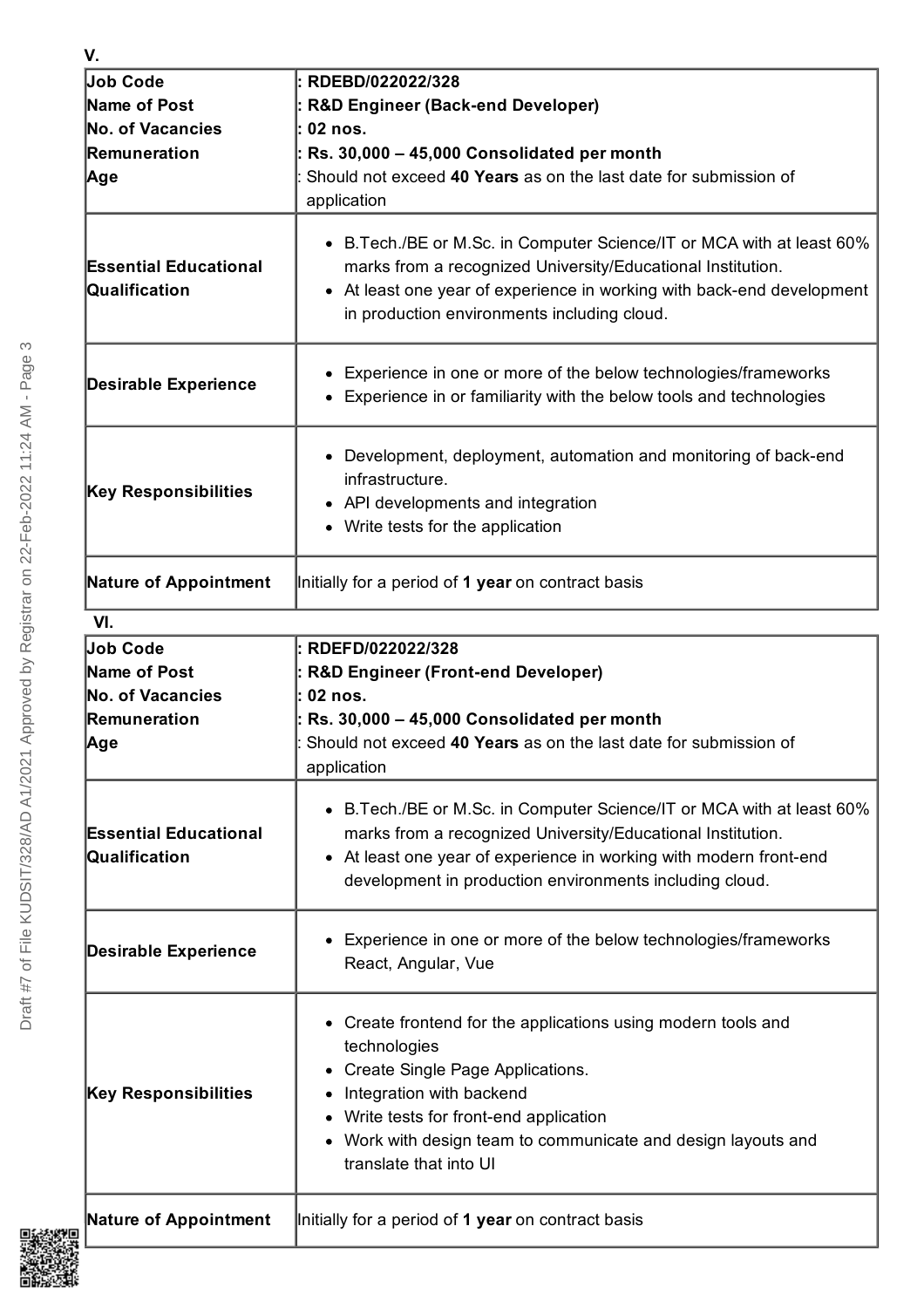| Job Code                                      | RDEIoT/022022/328                                                                                                                                                                      |
|-----------------------------------------------|----------------------------------------------------------------------------------------------------------------------------------------------------------------------------------------|
| Name of Post                                  | <b>R&amp;D Engineer - IoT</b>                                                                                                                                                          |
| No. of Vacancies                              | 01 no.                                                                                                                                                                                 |
| Remuneration                                  | Rs. 30,000 - 45,000 Consolidated per month                                                                                                                                             |
| <b>Age</b>                                    | Should not exceed 40 Years as on the last date for submission of<br>application                                                                                                        |
|                                               | B. Tech or Diploma in Electronics/ Computer Science from a recognized<br>$\bullet$<br>University/Educational Institution.<br>• 2+ years of Proven Embedded Hardware and SW development |
|                                               | experience.                                                                                                                                                                            |
|                                               | • Experience in programming in Embedded C/C++ and Python.                                                                                                                              |
| <b>Essential Educational</b><br>Qualification | Experience in developing IoT Systems using MCUs, Sensors, RF<br>interfaces.                                                                                                            |
|                                               | • Experience in Communication protocols - UART, SPI, I2C, WiFi, BLE,<br>HART, Zigbee etc                                                                                               |
|                                               | • Hands-on experience in rapid prototyping techniques, exposure using<br>SBCs.                                                                                                         |
|                                               | • Well versed with Debug and Trace tools such as JTAG, Logic Analyzer<br>and Oscilloscopes etc.                                                                                        |
|                                               | • Good interpersonal, problem-solving and critical thinking skills.                                                                                                                    |
| <b>Desirable Experience</b>                   | • Knowledge in Blockchain Technologies                                                                                                                                                 |
|                                               | <b>Digital Fabrication Techniques</b>                                                                                                                                                  |
|                                               | • Exposure in Innovation and Entrepreneurship Development.                                                                                                                             |
| <b>Nature of Appointment</b>                  | Initially for a period of 1 year on contract basis                                                                                                                                     |

| VIII.                                                                      |                                                                                                                                                                                                                                                                                                                                                                                           |
|----------------------------------------------------------------------------|-------------------------------------------------------------------------------------------------------------------------------------------------------------------------------------------------------------------------------------------------------------------------------------------------------------------------------------------------------------------------------------------|
| <b>Job Code</b><br>Name of Post<br>No. of Vacancies<br>Remuneration<br>Age | SEOA/022022/328<br><b>SEO Analyst</b><br>02 nos.<br>Rs. 20,000 - 25,000 Consolidated per month<br>Should not exceed 40 Years as on the last date for submission of<br>application                                                                                                                                                                                                         |
| <b>Essential Educational</b><br>Qualification                              | • Bachelor's degree in Computer Science/IT/Business/Marketing with at<br>least 60% marks from a recognized University/Educational Institution.<br>Minimum one year experience in online marketing.<br>Knowledge of HTML, CSS and programming languages.                                                                                                                                   |
| <b>Desirable Experience</b>                                                | • Excellent understanding of digital marketing concepts and best<br>practices.<br>• Experience with social media, Google tools and SEO/SEM.<br>• Skills in analyzing market research and planning promotions.<br>• Solid understanding of performance marketing, conversion, and online<br>customer acquisition.<br>• Experience with bid management tools (e.g., Click Equations, Search |

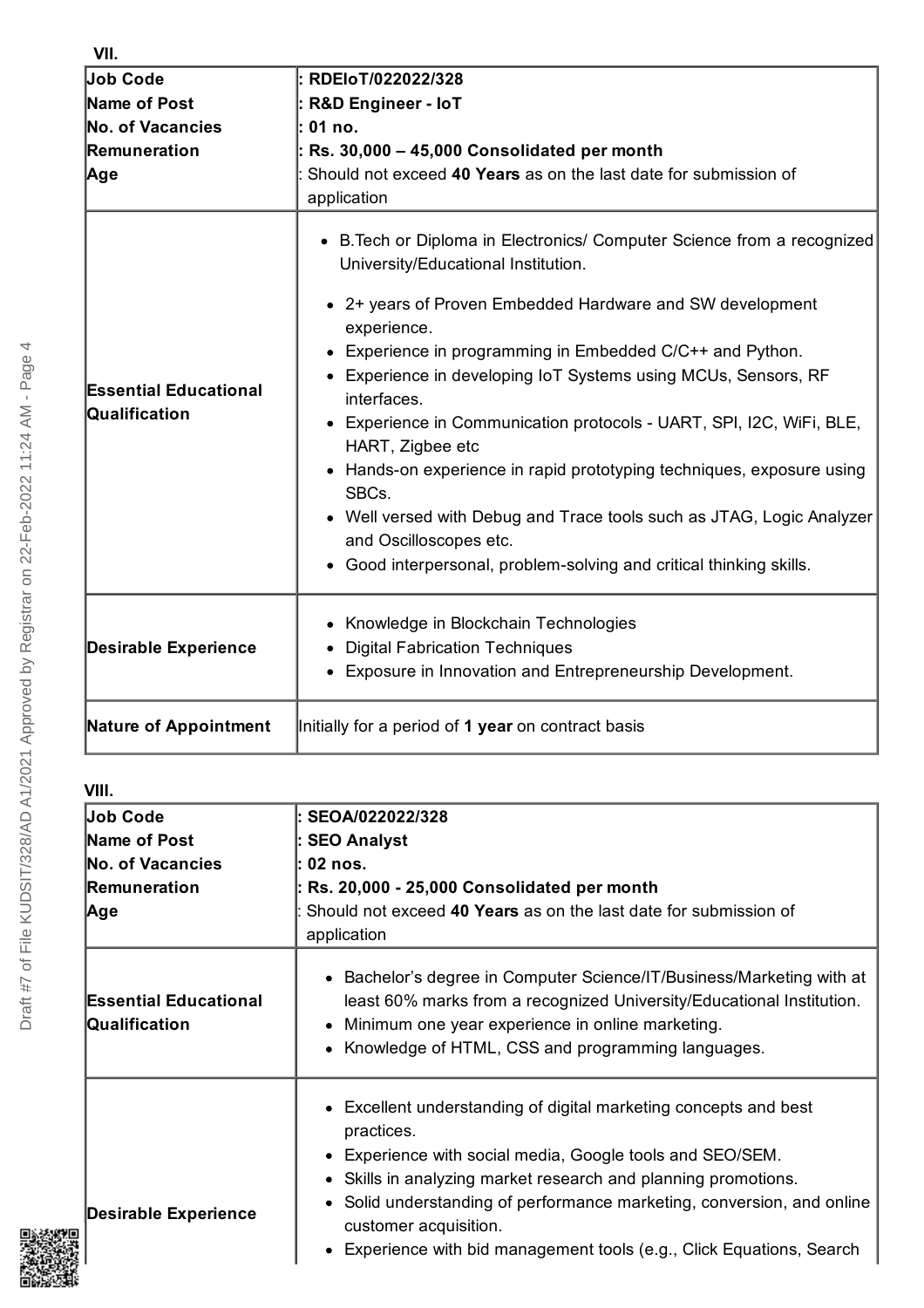|                                               | Ignite).<br>• Familiarity with WordPress and other Content Management Platforms.<br>• Knowledge of ranking factors and search engine algorithms.                                                                                                            |
|-----------------------------------------------|-------------------------------------------------------------------------------------------------------------------------------------------------------------------------------------------------------------------------------------------------------------|
| <b>Nature of Appointment</b>                  | Initially for a period of 1 year on contract basis                                                                                                                                                                                                          |
| IX.                                           |                                                                                                                                                                                                                                                             |
| <b>Job Code</b>                               | CWJ/022022/328                                                                                                                                                                                                                                              |
| Name of Post                                  | <b>Content Writer (Junior)/ Technical Writer (Junior)</b>                                                                                                                                                                                                   |
| No. of Vacancies                              | 02 nos.                                                                                                                                                                                                                                                     |
| Remuneration                                  | Rs. 20,000 - 25,000 Consolidated per month                                                                                                                                                                                                                  |
| Age                                           | Should not exceed 40 Years as on the last date for submission of<br>application                                                                                                                                                                             |
| <b>Essential Educational</b><br>Qualification | • Bachelor's or Master's Degree in English/Malayalam Literature with at<br>least 60% marks from a recognized University/Educational Institution.<br>Minimum one year experience in content writing and management.                                          |
| <b>Desirable Experience</b>                   | • Impeccable writing and communication skills in Malayalam and<br>English.<br>High on creativity: Create innovative and engaging content.<br>Ability to translate content into vernacular languages.<br>• Basic reporting and knowledge of MS Office tools. |
| <b>Nature of Appointment</b>                  | Initially for a period of 1 year on contract basis                                                                                                                                                                                                          |

## **Age Relaxation for submission of application:**

i. 5 years for candidates belonging to SC/ ST and 3 years for OBC candidates.

## **Mode of Selection:**

i. The selection will be based on an interview.

# **General Instructions:**

- I. Scanned copy of the documents to prove age, qualifications, experience, etc. should be uploaded along with online application and originals to be produced as and when called for. **Applications without attaching the above documents shall be summarily rejected.** No further chance will be given for submitting the same.
- II. Candidates, who are in the service of the Government of India or any of the State Governments, etc. while applying, should obtain a No Objection Certificate from their Head of Office or Department and keep it with them. If candidates fail to produce the No Objection Certificate as and when called for, his/her candidature will stand canceled.
- III. Candidates should ensure that the particulars furnished by him/her are correct in all respects. **Anything not specifically claimed in the application against the appropriate field will not be considered at a later stage. No deviation whatsoever from the filled in data will be entertained**. In case it is detected at any stage of the recruitment that a candidate does not fulfill the eligibility norms and /or that he/she furnished any incorrect/false information or has suppressed any material fact, his/her candidature will stand canceled. If suppression of material facts or furnishing of any incorrect/false information is detected even after

Draft #7 of File KUDSIT/328/AD A1/2021 Approved by Registrar on 22-Feb-2022 11:24 AM - Page 5

Draft #7 of File KUDSIT/328/AD A1/2021 Approved by Registrar on 22-Feb-2022 11:24 AM - Page

 $\overline{10}$